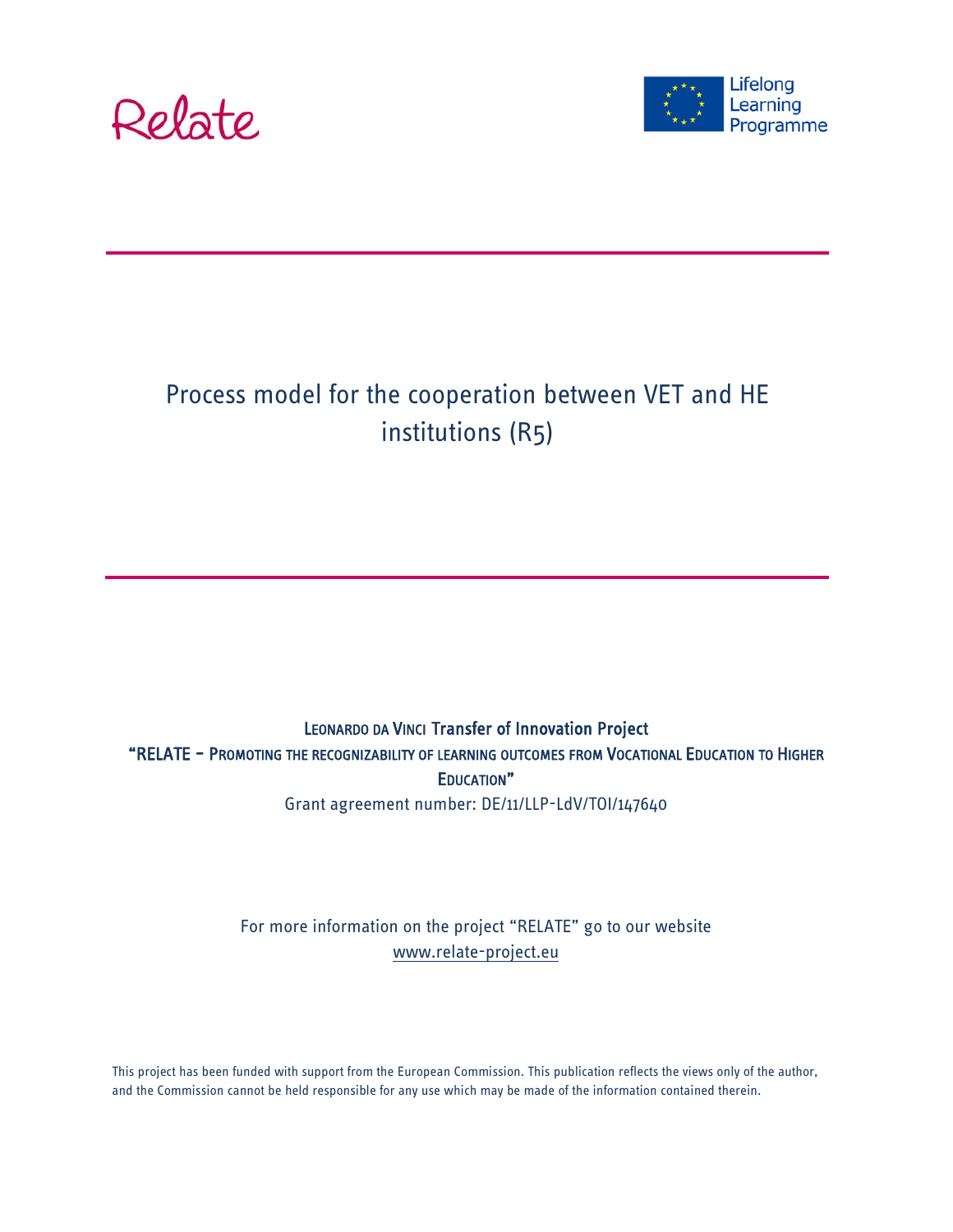



# Content Overview

| $\mathbf{1}$   |       |                                                                         |  |  |
|----------------|-------|-------------------------------------------------------------------------|--|--|
| $\overline{2}$ |       |                                                                         |  |  |
| 3              |       |                                                                         |  |  |
| 4              |       |                                                                         |  |  |
|                | 4.1   | The formalised cooperation between VET and HE institutions in Germany4  |  |  |
|                | 4.1.1 |                                                                         |  |  |
|                | 4.2   | The formalised cooperation between VET and HE institutions in Estonia5  |  |  |
|                | 4.2.1 |                                                                         |  |  |
|                | 4.3   | The formalised cooperation between VET and HE institutions in Romania 6 |  |  |
|                | 4.3.1 |                                                                         |  |  |
|                | 4.3.2 | Process Model for the cooperation Between VET and HE Institutions 9     |  |  |
| 5              |       |                                                                         |  |  |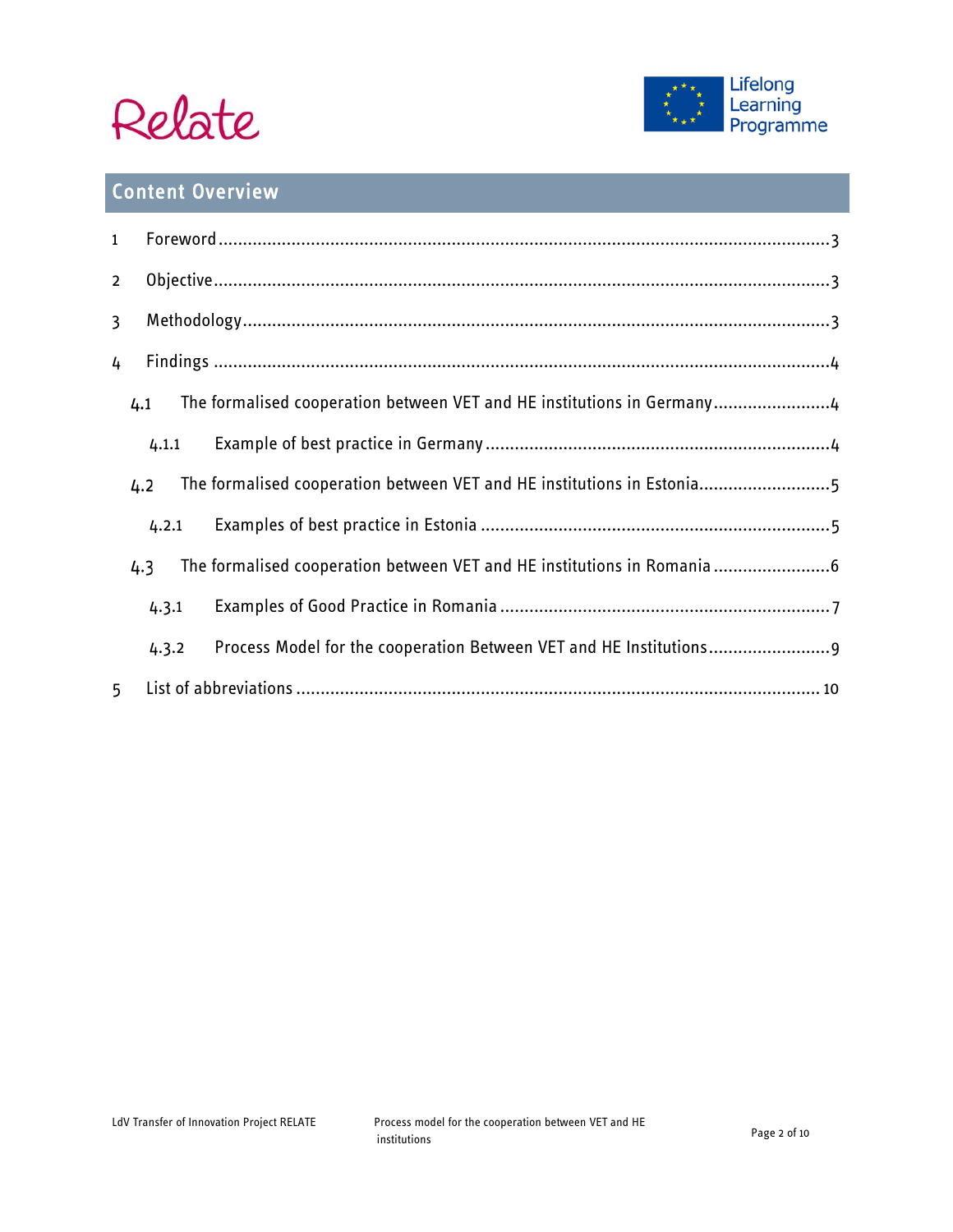

#### <span id="page-2-0"></span>**Foreword**



WP3 "Sharing the results of former projects and summarizing key issues" is a key work package for the development of the project's core outcomes. Its results represent the basis for designing the methodologies and tools for the transfer of innovation. WP3 relies on desk research and field research to be performed in Estonia, Germany (Saxony) and Romania with the purpose to collect useful data about the partners' previous projects on RPL, about the current status of RPL implementation from VET to HE in partner countries, on recognition criteria of VET diplomas.

This document is a transnational report presenting the research findings from all partners in the framework of WP3 on the process model for the cooperation between VET and HE institutions.

As indicated in the application, this document is prerequisite of WPs 4-6, namely transfer and adaptation of results of former projects and summarized key issue, to German, Estonian and Romanian contexts.

This document represents the project fifth result and part of the set of outcomes/deliverables for WP3.

### <span id="page-2-1"></span>2 Objective

This desk research was aimed to gather information and practice about process model for the cooperation between VET and HE institutions. As explained above, these criteria will help the consortium to better understand realities in the targeted countries, adapt the outcomes for the transfer and perform a successful transfer.

#### <span id="page-2-2"></span>3 Methodology

The desk research on process model for the cooperation between VET and HE institutions was achieved at national level, in Estonia, Germany and Romania, based on standardized template, discussed and agreed by all partners. The template and explanations on how to perform the research are included in the guidelines for partners on collecting data for WP3. Also, interviews to stakeholders have been applied and findings from them were used when rendering this report.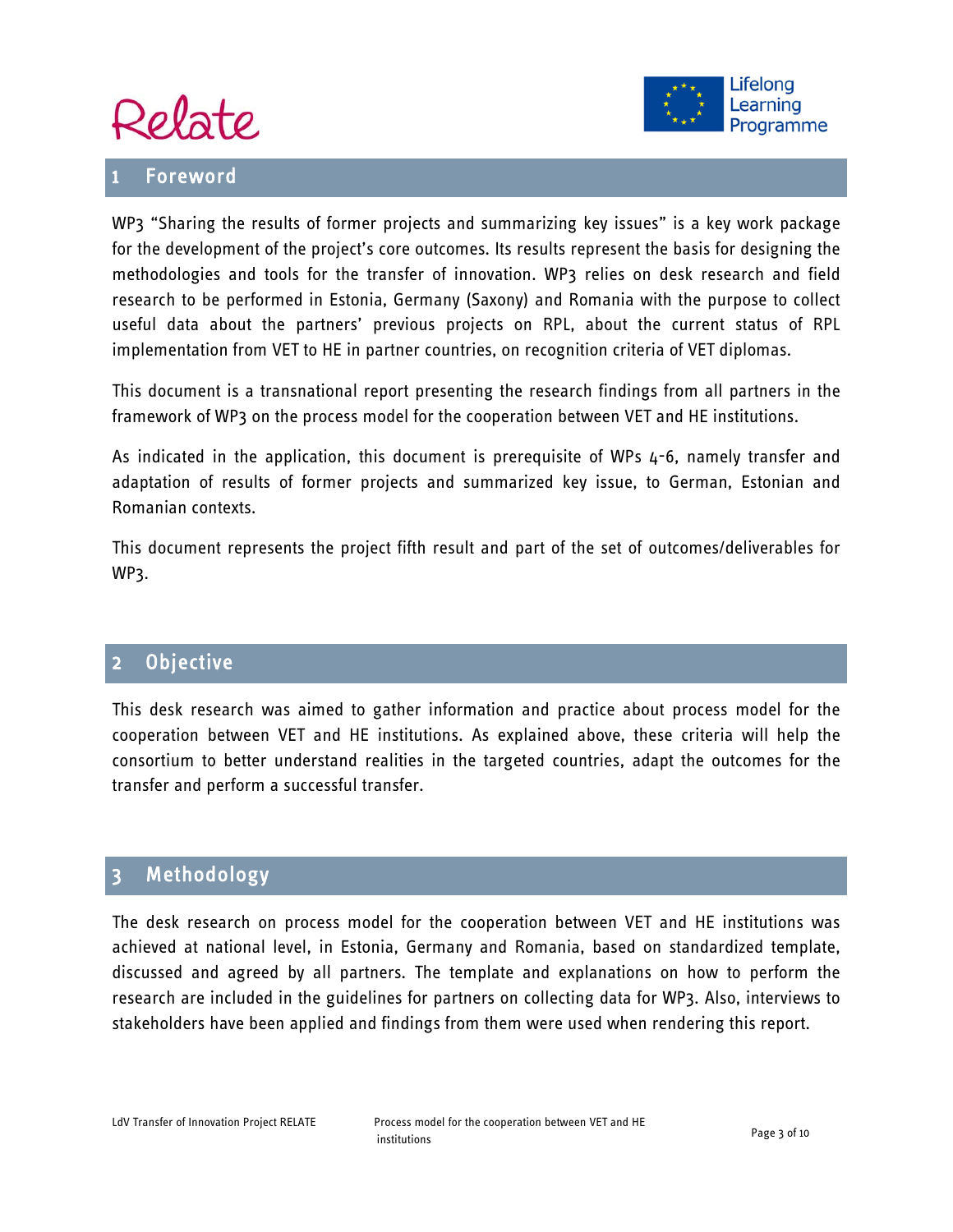



### <span id="page-3-0"></span>**Findings**

The research findings are rendered below, per partner country.

## <span id="page-3-1"></span>**The formalised cooperation between VET and HE institutions in Germany**

#### <span id="page-3-2"></span>4.1.1 EXAMPLE OF BEST PRACTICE IN GERMANY

The FHD has already established a blanket RPL process for the B.A. study program Social pedagogy & Management for graduates for nursery teacher and curative education therapist with VET diploma.<sup>[1](#page-3-3)</sup>

The procedure has been developed cooperatively with a VET institution (Akademie für berufliche Bildung gGmbH, AFBB), who is very experienced in the training of nursery teachers. It enables graduates of this college to start a shortened study course (60 CP). A Memorandum of Understanding has been concluded.

In order to establish the blanket recognition procedure the curricula of the VET course nursery teacher and the HE study course Social pedagogy & Management were compared in terms of qualification objectives (competencies).

In the case of modification of the curricula, the comparison of objectives and course content has to be repeated. Additional to the curricula the procedure is based on the following documents: framework agreements for Fachschulen, Decision of the Standing Conference of 7.11.2002 and the Qualifications Framework for German Higher Education from 21.4.2005.

The Curriculum of nursery teacher VET course is structured in learning fields, which meets the modular structure of the HE course. As the qualification objectives of the HE course are going beyond the objectives of the VET course, the modules were targeted, which oriented on "organizational and practical competencies" or which "impart basic knowledge."<sup>[2](#page-3-4)</sup>

The learning outcomes of the VET course can be recognized, when "...at least 50 % of the learning

 $\overline{a}$ 

<span id="page-3-3"></span><sup>1</sup> Verfahren zur Anrechnung von außerhalb des Hochschulwesens erworbenen Kenntnissen und Fähigkeiten auf den Studiengang "Sozialpädagogik & Management" der Fachhochschule Dresden (FHD) – Private Fachhochschule gGmbH. Dresden (FHD) 2012.

<span id="page-3-4"></span><sup>2</sup> Verfahren zur Anrechnung ..., a. a. O., S. 3.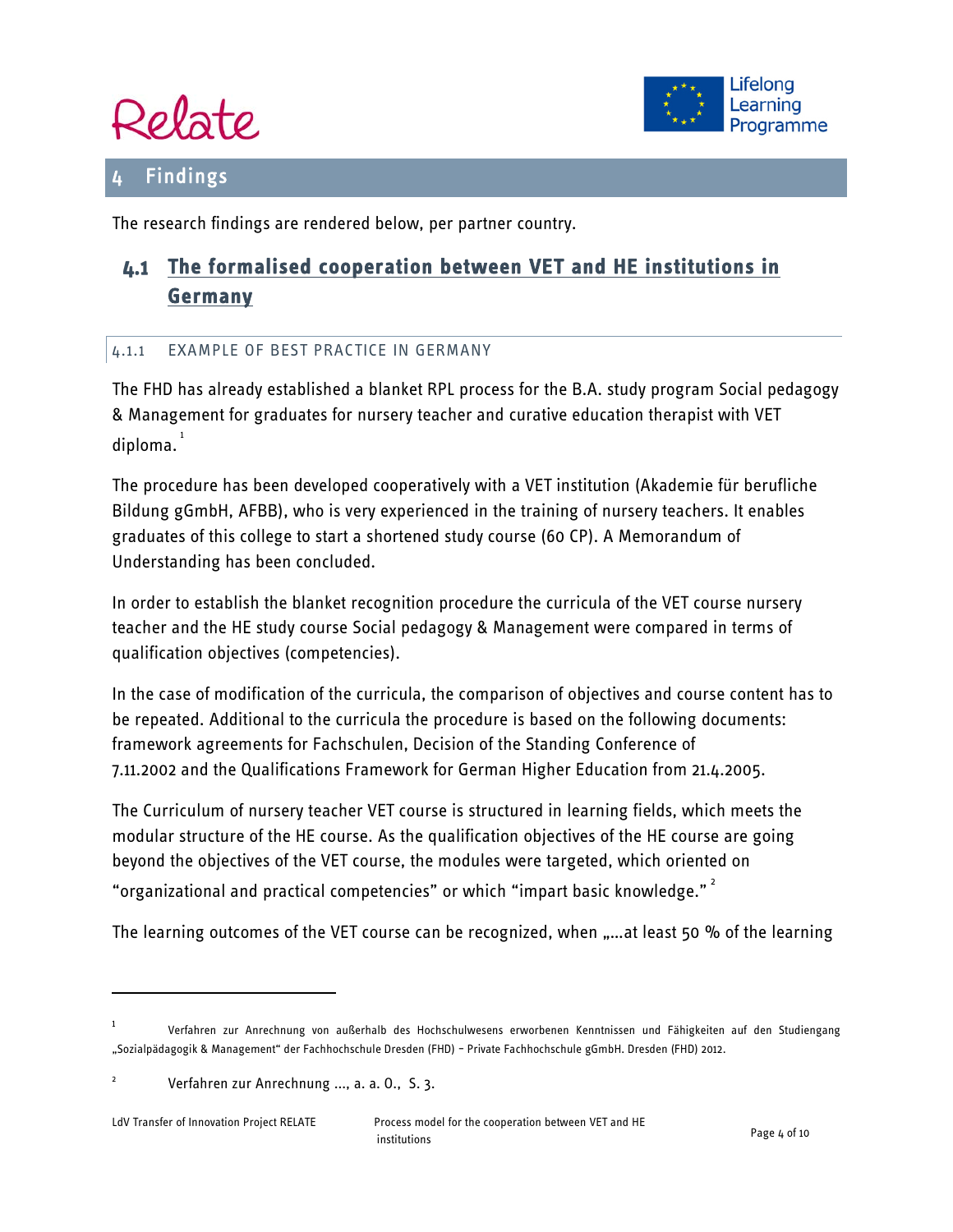

# Relate

inputs are directly matching and if applicable further factually interrelated compensation content exist, so that these two aspects cover ca. 90 % of the total field."<sup>[3](#page-4-2)</sup>

Besides the contents (inputs) the learning outcomes to be achieved were considered as well. Therefore the respective number of lessons and the literature, which was taken as a basis, was compared.

Altogether 8 modules in total sum of 60 CP were determined, to which competencies acquired outside higher education of the AFBB graduates can be recognized completely or partly.

## <span id="page-4-0"></span>**The formalised cooperation between VET and HE institutions in Estonia**

#### <span id="page-4-1"></span>4.2.1 EXAMPLES OF BEST PRACTICE IN ESTONIA

In case of simplified RPL between programs of VET HE institutions a pilot has been carried out. The main aim of project RIFA (Integrated development of vocational and higher education curricula in Lääne region– Applied Computer Science and Natural Tourism Management) was to develop an integrated study model between vocational and higher education in order to raise the quality of education and provide continued learning possibilities from vocational to higher education.

The specific goals were:

- 1. The development and piloting of an integrated study model between vocational and higher education based on the curricula of Tallinn University Haapsalu College and Haapsalu Vocational Education Centre.
- 2. The integrated development of Applied Computer Science curriculum in Haapsalu College and Computer Services curriculum in Haapsalu Vocational Education Centre: joint development of content and quality based on the integration model.
- 3. The integrated development of Natural Tourism Management curriculum in Haapsalu Vocational Education Centre and Business and Public Management curriculum in Haapsalu College: joint development of content and quality based on the integration model.
- 4. The development of specialities based on the needs of Lääne region (training, connection between regional needs and the students' independent tasks/thesis).
- 5. Raising the quality of practice in enterprises through networking and mentor training for enterprises.

<span id="page-4-2"></span> <sup>3</sup> Verfahren zur Anrechnung ..., a. a. O., S. 3.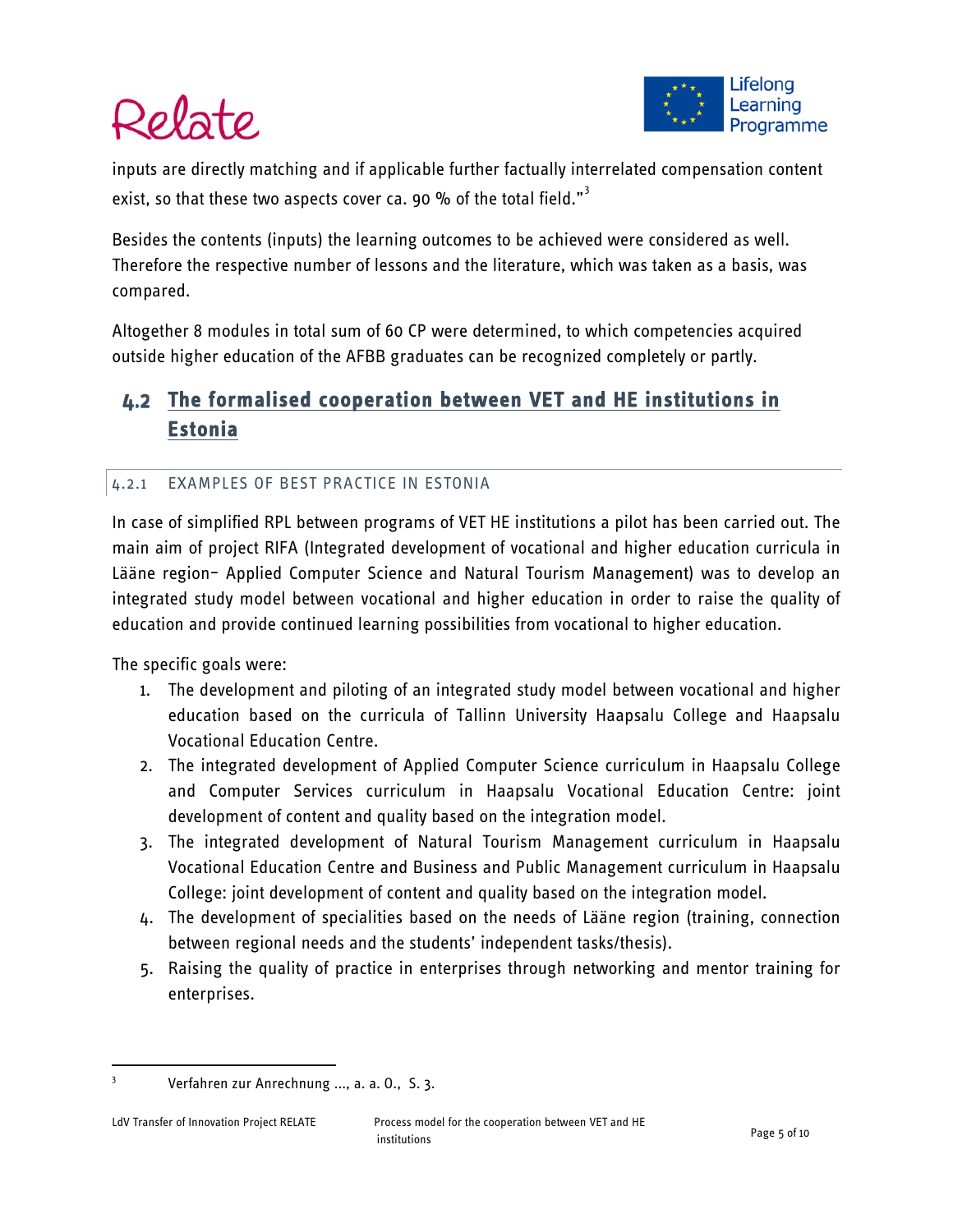

6. Enhancement of lifelong learning in the region through providing better access to higher education and flexible study opportunities for working and less mobile people.

One of the main bases for the activities of Haapsalu College and Haapsalu Vocational Education Centre were in addition to innovative development of specialities the provision of continuous development and competitiveness in Lääne region through highly educated and qualified population.

In order to reach this goal the leaderships of Tallinn University Haapsalu College and Haapsalu Vocational Education Centre agreed upon focused cooperation in specialty and curricula development as well as in providing continued study possibilities in the region.

The activities carried out were:

- 1. Mapping the common areas by comparing the study outcomes of HE and VET programs.
- 2. Measuring the overlapping areas in credit points.
- 3. Bringing out the problems that arose during the comparison and finding solutions.
- 4. Mapping ideas and propositions of the work groups.
- 5. Developing an universal unified study model concept for chosen VET and HE programs.

To sum it up based on the previous experiences from VET-HE, RIFA project and other experiences from KRTC and TUHC our experience has shown that the best way for creating a common model would be to compare the concrete VET and HE programs, map the areas that overlap, to think about the (possible) assessment of the VET graduates and counseling about their future HE studies. And when doing that the quality of HE and regulations must be kept in mind.

## <span id="page-5-0"></span>**The formalised cooperation between VET and HE institutions in Romania**

Education & Training Reform in Romania aims to increase the flexibility of structures and processes. In this respect, new entities and educational procedures were legalized, which are specific to lifelong learning. Adults' continuing training and transferable credit system are the two major components of this reform.

In Romania, unfortunately, there is no formalised cooperation yet between VET and HEIs.

However, there are good non-formal practices which are happening and probably will be extended and adapted to new institutions, supporting this way the cooperation VET-HE to become formal. This idea is supported by the findings of the interviews we applied to different stakeholders: despite the fact that some institutions (both from VET and HE) do not know about or do not apply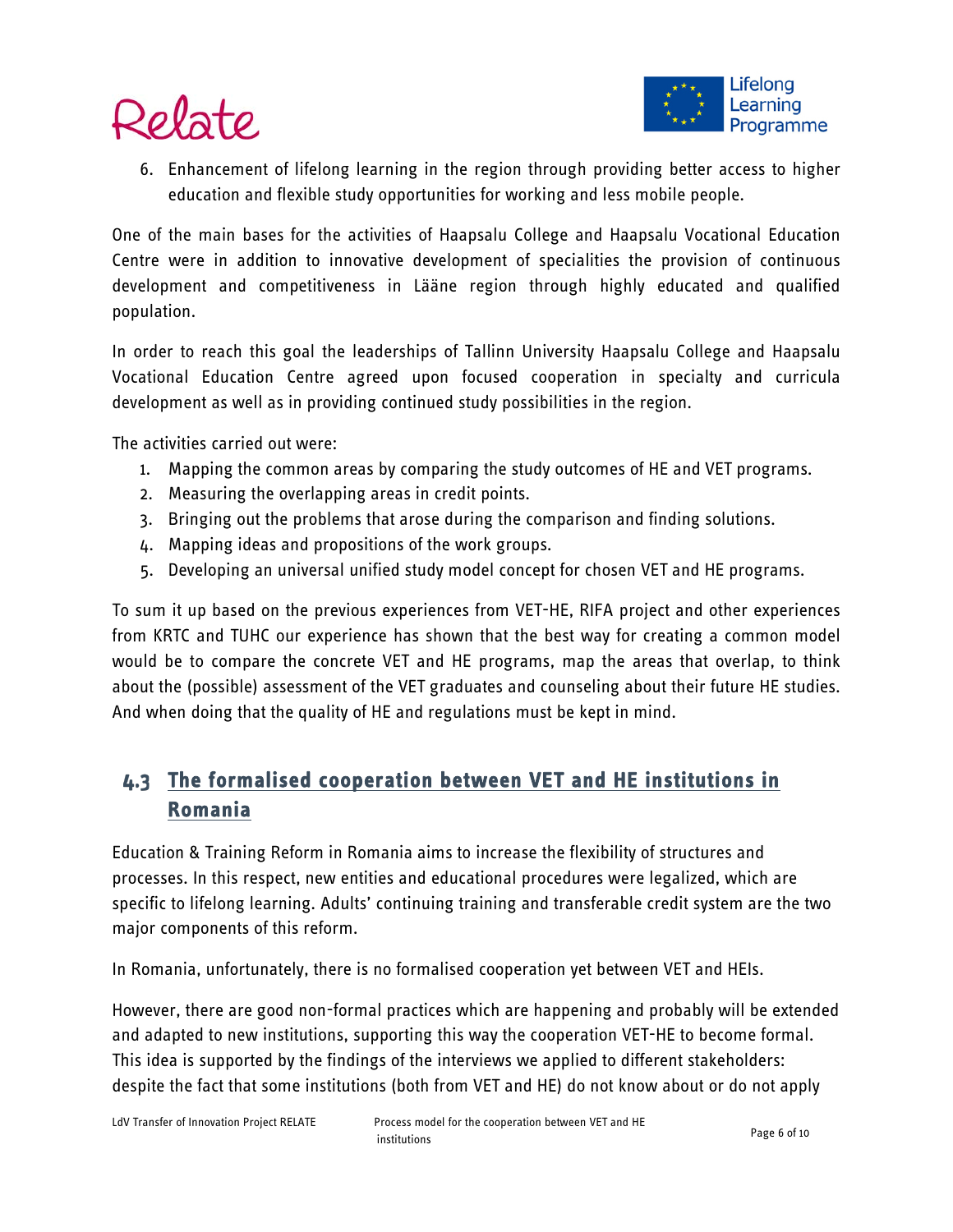# Relate



standardised/formalised ECVET instruments such as Memorandum of Understanding and Learning/Training Agreement (which could ease the VET-HE cooperation), there are universities already using Training Agreement since 2008 in their cooperation with VET companies and enterprises.

#### <span id="page-6-0"></span>4.3.1 EXAMPLES OF GOOD PRACTICE IN ROMANIA

Some explanations about such good practices and arguments in favour of formalising VET-HE cooperation are rendered below:

1. Almost all universities in Romania (public and private) have their own Professional Training Centres, through which they provide VET to different target groups, other than students. For example, University of Pitesti has created the "Muntenia Training Centre" – a structure which provides VET training through free of charge and fee-based professional training programmes. The Centre has among its objectives:

(a) identification of the needs of initiation, professionalization and retraining of the labor market;

(b) implementation of educational programs for initiation, training, upgrading, professionalization and / or professional conversion delivered as training modules, theoretical disciplines, internships and individual work with the interested individuals and / or stakeholders from the domains: economic, local government, services, health, welfare and environment protection, ministry of internal affairs, military, cultural and educational;

(c) collaboration with other empowered organizations and individuals, from Romania and from abroad.

In achieving these objectives, as a VET provider, "Muntenia Training Centre" cooperates with the University of Pite **the time of the time of the time of the time of time time time of deciding the time of deciding provided as a set of deciding provided with training provided and training provided with the time of the t** trainers, establishing the training objectives and the evaluation objectives. As the staff in "Muntenia Training Centre" is mainly the staff of the University of Pite **Fig. 2008** sti, a common vision describing the Learning Outcomes exists, but there is no formalised approach or collaboration on that.

2. Another example of existing non-formal cooperation VET-HE is represented by the fact that certain VET institutions (VET providers) work usually with trainers coming also from the academic environment. The academic environment is the place where trainers are accredited and validates, it is the "source" of trainers...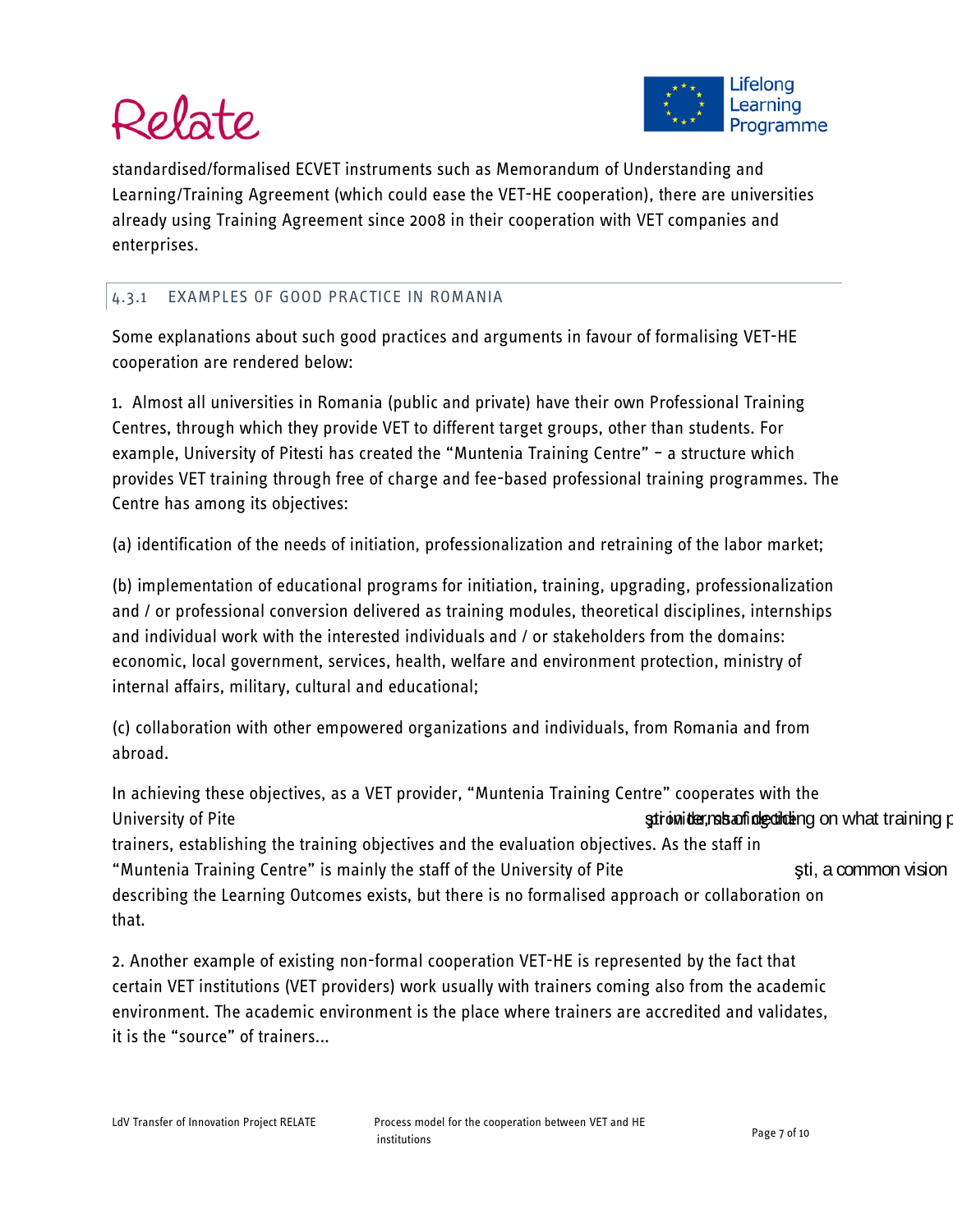



3. Although we cannot speak already about a formalised cooperation VET-HE in Romania, we should mention here the collaboration that is initiated now through the MO 4543/468 of 2004 regarding the recognition of skills acquired in other ways than formal. This MO stipulates that a person wishing/asking to be evaluated for recognition of professional skills acquired in other ways than formal, based on a occupational standard/ professional training standard, has to address a request to a center authorized for the occupation / qualification in question. The MO explains in details and based on specific steps how the recognition of skills can be acquired. And however there is no clear evidence of any VET-HE cooperation in this MO, the fact that the Order specifies "The certificate obtained after the assessment of skills has national recognition" can be considered as a first step in formalizing cooperation between VET and HE institutions, as the owners of such certificates hopefully could use it in the near future to enter HE.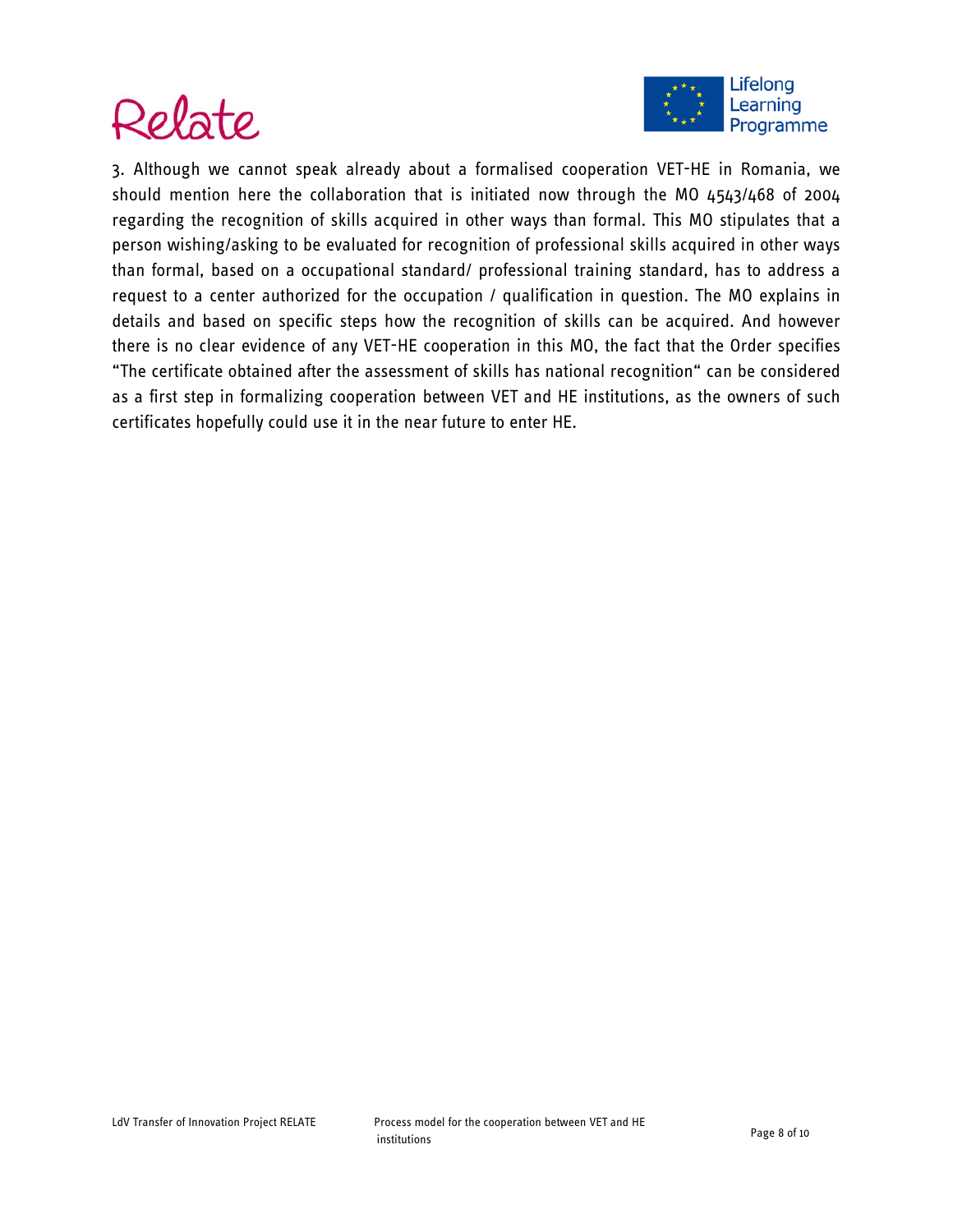



#### <span id="page-8-0"></span>**Process Model for the cooperation between VET and HE Institutions**

The project Partners agreed to the following common process model for the cooperation between VET and HE institutions.

# Relate Process model for cooperation between



LdV Transfer of Innovation Project RELATE Process model for the cooperation between VET and HE institutions Page 9 of 10